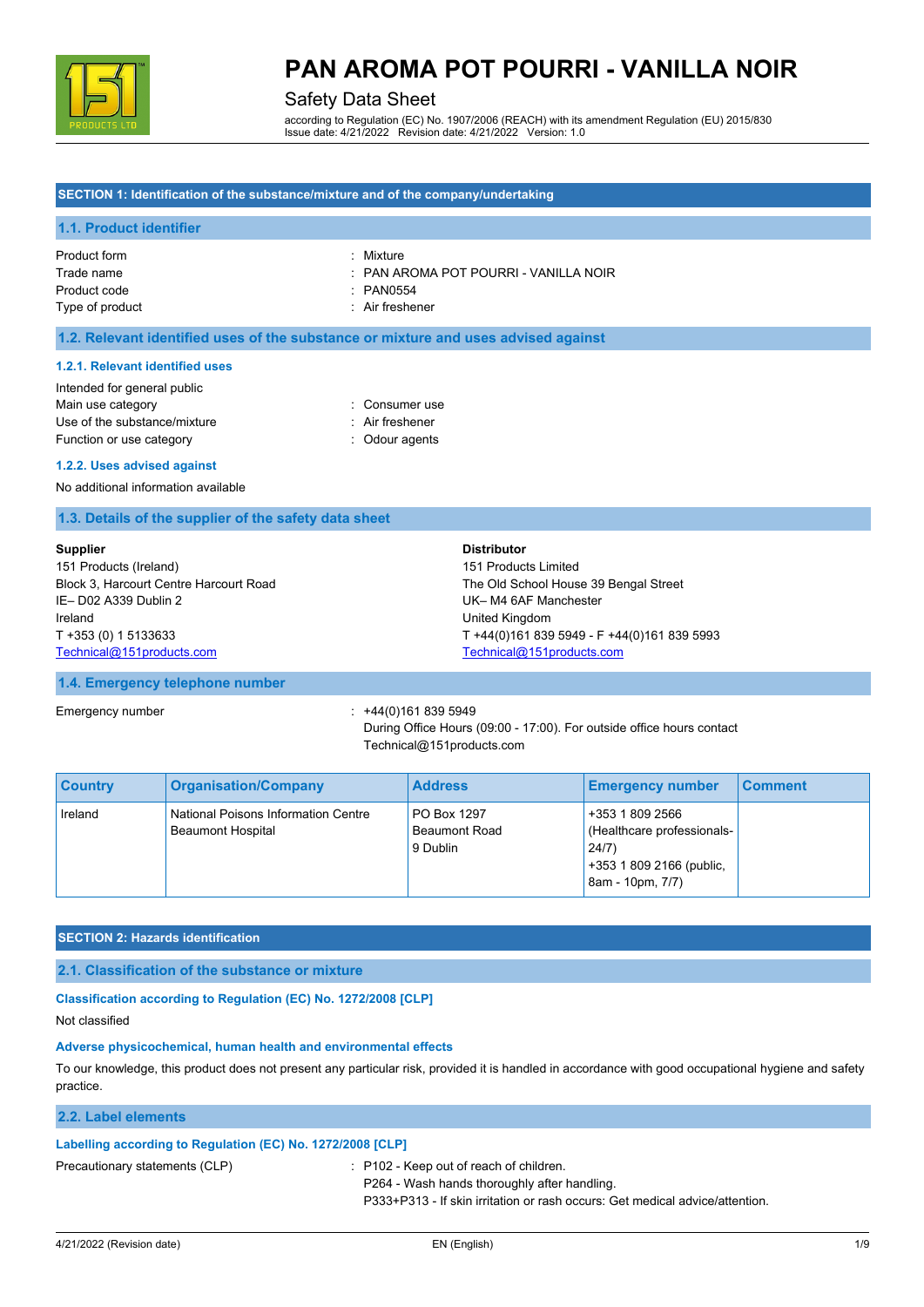Safety Data Sheet

according to Regulation (EC) No. 1907/2006 (REACH) with its amendment Regulation (EU) 2015/830

|  | <b>EUH-statements</b> |  |
|--|-----------------------|--|
|  |                       |  |

: EUH208 - Contains HEXYL CINNAMAL(101-86-0), TETRAMETHYL ACETYLOCTAHYDRONAPHTHALENES(54464-57-2), benzyl salicylate(118-58-1). May produce an allergic reaction.

**2.3. Other hazards**

Contains no PBT/vPvB substances ≥ 0.1% assessed in accordance with REACH Annex XIII

### **SECTION 3: Composition/information on ingredients**

## **3.1. Substances**

## Not applicable

## **3.2. Mixtures**

| <b>Name</b>                                              | <b>Product identifier</b>                                           | $\frac{9}{6}$ | <b>Classification according to</b><br><b>Regulation (EC) No. 1272/2008</b><br><b>[CLP]</b> |
|----------------------------------------------------------|---------------------------------------------------------------------|---------------|--------------------------------------------------------------------------------------------|
| <b>HEXYL CINNAMAL</b>                                    | CAS-No.: 101-86-0<br>EC-No.: 202-983-3                              | < 1           | Skin Sens. 1B, H317<br>Aquatic Acute 1, H400<br>Aquatic Chronic 2, H411                    |
| <b>TETRAMETHYL</b><br><b>ACETYLOCTAHYDRONAPHTHALENES</b> | CAS-No.: 54464-57-2<br>EC-No.: 259-174-3                            | < 1           | Skin Irrit. 2, H315<br>Skin Sens. 1B, H317<br>Aquatic Chronic 1, H410                      |
| benzyl salicylate                                        | CAS-No: 118-58-1<br>EC-No.: 204-262-9<br>EC Index-No.: 607-754-00-5 | < 1           | Skin Sens. 1B, H317                                                                        |

Full text of H- and EUH-statements: see section 16

| <b>SECTION 4: First aid measures</b>                                                                                                                       |                                                                                                                                                                                                             |  |
|------------------------------------------------------------------------------------------------------------------------------------------------------------|-------------------------------------------------------------------------------------------------------------------------------------------------------------------------------------------------------------|--|
| 4.1. Description of first aid measures                                                                                                                     |                                                                                                                                                                                                             |  |
| First-aid measures after inhalation<br>First-aid measures after skin contact<br>First-aid measures after eye contact<br>First-aid measures after ingestion | : Remove person to fresh air and keep comfortable for breathing.<br>: Wash skin with plenty of water.<br>: Rinse eyes with water as a precaution.<br>: Call a poison center or a doctor if you feel unwell. |  |
| 4.2. Most important symptoms and effects, both acute and delayed                                                                                           |                                                                                                                                                                                                             |  |
| No additional information available                                                                                                                        |                                                                                                                                                                                                             |  |

**4.3. Indication of any immediate medical attention and special treatment needed**

Treat symptomatically.

| <b>SECTION 5: Firefighting measures</b>                    |                                                                                                                                             |
|------------------------------------------------------------|---------------------------------------------------------------------------------------------------------------------------------------------|
| 5.1. Extinguishing media                                   |                                                                                                                                             |
| Suitable extinguishing media                               | : Water spray. Dry powder. Foam.                                                                                                            |
| 5.2. Special hazards arising from the substance or mixture |                                                                                                                                             |
| Hazardous decomposition products in case of fire           | : Toxic fumes may be released.                                                                                                              |
| 5.3. Advice for firefighters                               |                                                                                                                                             |
| Protection during firefighting                             | : Do not attempt to take action without suitable protective equipment. Self-contained<br>breathing apparatus. Complete protective clothing. |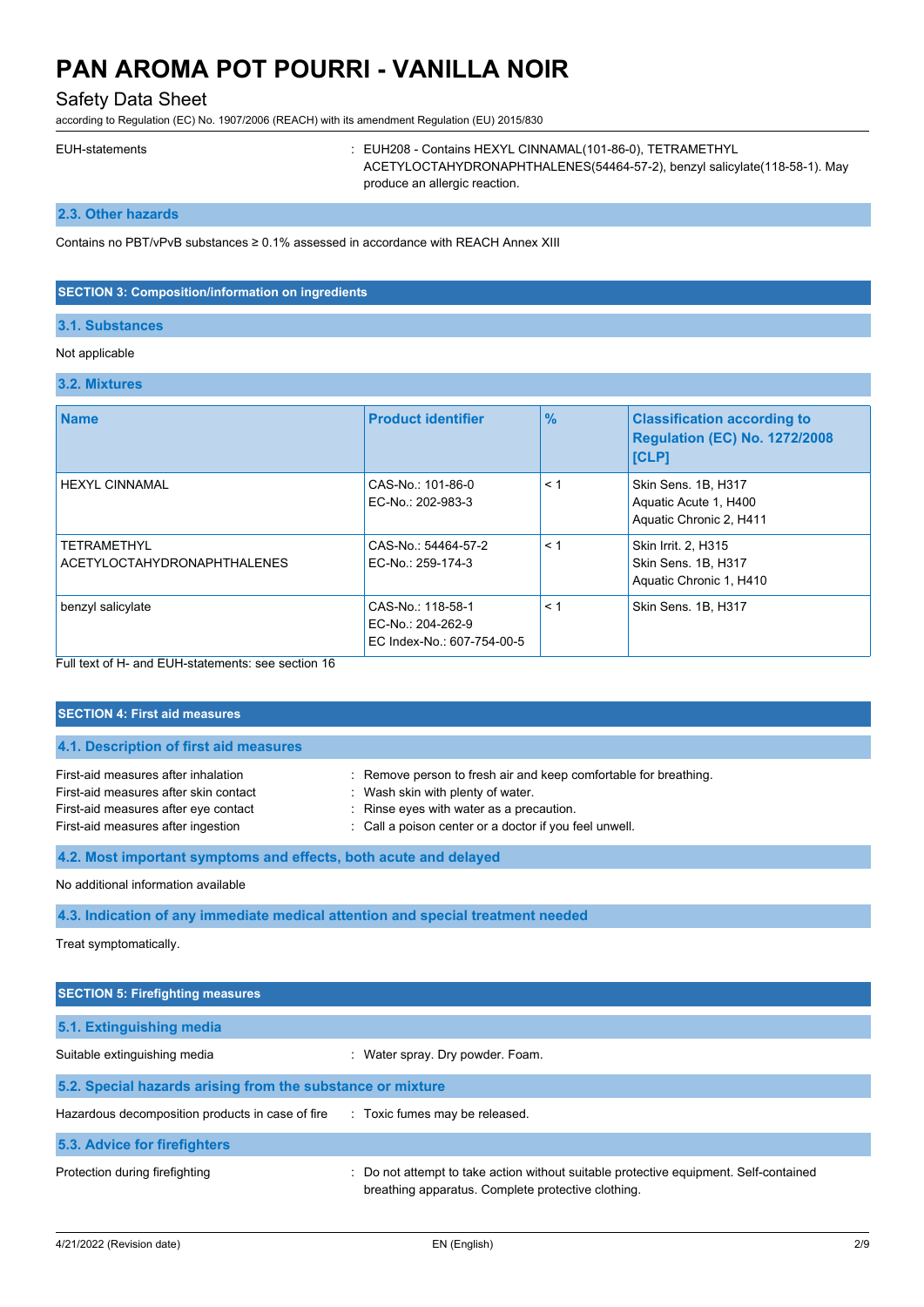## Safety Data Sheet

according to Regulation (EC) No. 1907/2006 (REACH) with its amendment Regulation (EU) 2015/830

| according to inegulation (EO) No. 1907/2000 (NEAOH) With its amendment negulation (EO) 2019/000         |                                                                                                                                                                                            |
|---------------------------------------------------------------------------------------------------------|--------------------------------------------------------------------------------------------------------------------------------------------------------------------------------------------|
| <b>SECTION 6: Accidental release measures</b>                                                           |                                                                                                                                                                                            |
| 6.1. Personal precautions, protective equipment and emergency procedures                                |                                                                                                                                                                                            |
| 6.1.1. For non-emergency personnel<br>Emergency procedures                                              | : Ventilate spillage area.                                                                                                                                                                 |
| 6.1.2. For emergency responders<br>Protective equipment                                                 | : Do not attempt to take action without suitable protective equipment. For further information<br>refer to section 8: "Exposure controls/personal protection".                             |
| <b>6.2. Environmental precautions</b>                                                                   |                                                                                                                                                                                            |
| Avoid release to the environment.                                                                       |                                                                                                                                                                                            |
| 6.3. Methods and material for containment and cleaning up                                               |                                                                                                                                                                                            |
| Methods for cleaning up<br>Other information                                                            | : Mechanically recover the product.<br>Dispose of materials or solid residues at an authorized site.                                                                                       |
| 6.4. Reference to other sections                                                                        |                                                                                                                                                                                            |
| For further information refer to section 13.                                                            |                                                                                                                                                                                            |
| <b>SECTION 7: Handling and storage</b>                                                                  |                                                                                                                                                                                            |
| 7.1. Precautions for safe handling                                                                      |                                                                                                                                                                                            |
| Precautions for safe handling<br>Hygiene measures                                                       | : Ensure good ventilation of the work station. Wear personal protective equipment.<br>Do not eat, drink or smoke when using this product. Always wash hands after handling the<br>product. |
| 7.2. Conditions for safe storage, including any incompatibilities                                       |                                                                                                                                                                                            |
| Storage conditions                                                                                      | : Store in a well-ventilated place. Keep cool.                                                                                                                                             |
| 7.3. Specific end use(s)                                                                                |                                                                                                                                                                                            |
| No additional information available                                                                     |                                                                                                                                                                                            |
| <b>SECTION 8: Exposure controls/personal protection</b>                                                 |                                                                                                                                                                                            |
| <b>8.1. Control parameters</b>                                                                          |                                                                                                                                                                                            |
| 8.1.1 National occupational exposure and biological limit values<br>No additional information available |                                                                                                                                                                                            |
| 8.1.2. Recommended monitoring procedures<br>No additional information available                         |                                                                                                                                                                                            |
| 8.1.3. Air contaminants formed                                                                          |                                                                                                                                                                                            |

No additional information available

#### **8.1.4. DNEL and PNEC**

No additional information available

## **8.1.5. Control banding**

No additional information available

**8.2. Exposure controls**

### **8.2.1. Appropriate engineering controls**

## **Appropriate engineering controls:**

Ensure good ventilation of the work station.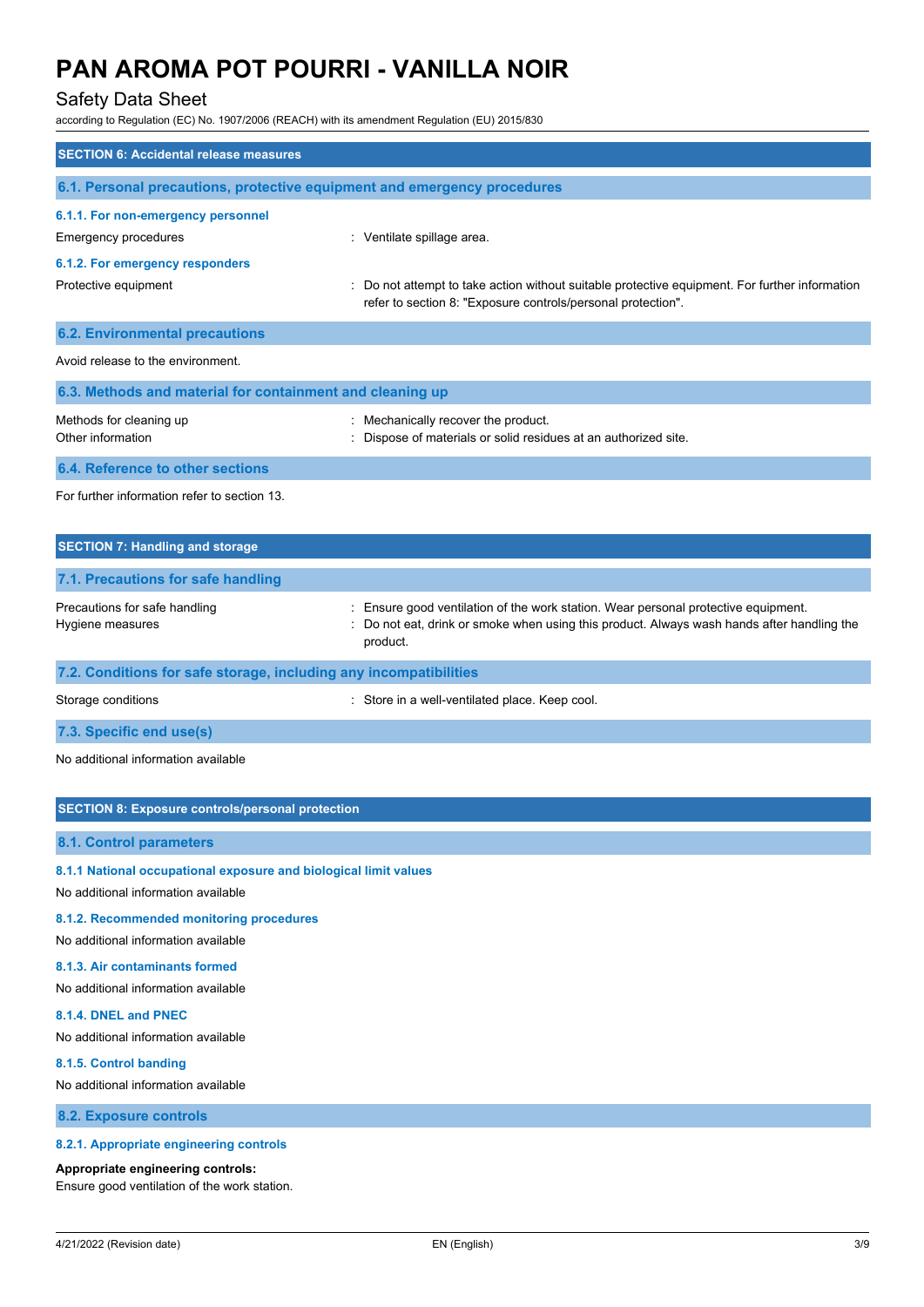## Safety Data Sheet

according to Regulation (EC) No. 1907/2006 (REACH) with its amendment Regulation (EU) 2015/830

### **8.2.2. Personal protection equipment**

### **Personal protective equipment symbol(s):**



#### **8.2.2.1. Eye and face protection**

**Eye protection:** Safety glasses

### **8.2.2.2. Skin protection**

**Skin and body protection:** Wear suitable protective clothing

#### **Hand protection:**

Protective gloves

## **8.2.2.3. Respiratory protection**

#### **Respiratory protection:**

In case of insufficient ventilation, wear suitable respiratory equipment

## **8.2.2.4. Thermal hazards**

No additional information available

**8.2.3. Environmental exposure controls**

#### **Environmental exposure controls:**

Avoid release to the environment.

## **SECTION 9: Physical and chemical properties**

## **9.1. Information on basic physical and chemical properties**

| Solid             |
|-------------------|
| Various colours.  |
| Vanilla.          |
| No data available |
| No data available |
| No data available |
| No data available |
| Not applicable    |
| No data available |
| Not applicable    |
| Not applicable    |
| No data available |
| Non flammable.    |
| No data available |
| No data available |
| No data available |
| No data available |
| No data available |
| Not applicable    |
| No data available |
| No data available |
| No data available |
| Not applicable    |
|                   |

## **9.2. Other information**

No additional information available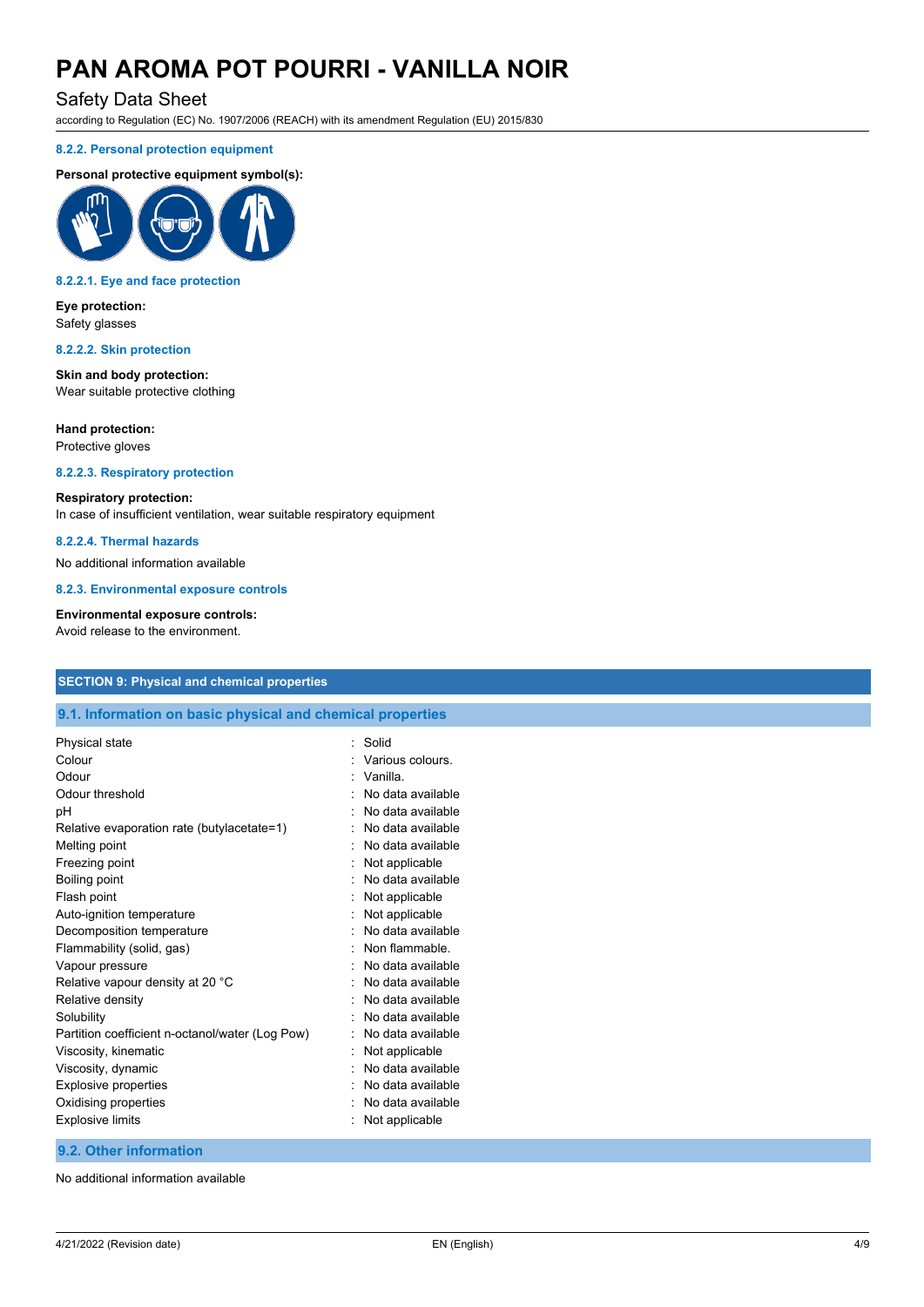## Safety Data Sheet

according to Regulation (EC) No. 1907/2006 (REACH) with its amendment Regulation (EU) 2015/830

## **SECTION 10: Stability and reactivity**

#### **10.1. Reactivity**

The product is non-reactive under normal conditions of use, storage and transport.

**10.2. Chemical stability**

Stable under normal conditions.

**10.3. Possibility of hazardous reactions**

No dangerous reactions known under normal conditions of use.

**10.4. Conditions to avoid**

None under recommended storage and handling conditions (see section 7).

**10.5. Incompatible materials**

No additional information available

**10.6. Hazardous decomposition products**

Under normal conditions of storage and use, hazardous decomposition products should not be produced.

## **SECTION 11: Toxicological information 11.1 Information on toxicological effects** Acute toxicity (oral) **Example 2** Contract 2 Contract 2 Contract 2 Contract 2 Contract 2 Contract 2 Contract 2 Contract 2 Contract 2 Contract 2 Contract 2 Contract 2 Contract 2 Contract 2 Contract 2 Contract 2 Contract 2 C Acute toxicity (dermal) **Example 2** and the classified in the classified Acute toxicity (inhalation) **Example 2** Controller to Mot classified Skin corrosion/irritation in the set of the set of the Skin corrosion/irritation Serious eye damage/irritation **in the serious example of the Serious** : Not classified Respiratory or skin sensitisation **in the sensitism** Not classified Germ cell mutagenicity **Solution Contract Contract Contract Contract Contract Contract Contract Contract Contract Contract Contract Contract Contract Contract Contract Contract Contract Contract Contract Contract Contract** Carcinogenicity **Carcinogenicity Carcinogenicity Carcinogenicity Carcinogenicity** Reproductive toxicity **in the set of the CRI and T** and Reproductive toxicity STOT-single exposure in the state of the state of the STOT-single exposure STOT-repeated exposure in the state of the state of the STOT-repeated exposure Aspiration hazard **in the set of the set of the set of the set of the set of the set of the set of the set of the set of the set of the set of the set of the set of the set of the set of the set of the set of the set of th PAN AROMA POT POURRI - VANILLA NOIR**

| <u>LEAR ARVIVIA LIVELLI VOINNE VARIELA RUIN</u> |              |
|-------------------------------------------------|--------------|
| √iscosity.                                      | Νοι          |
| kinematic                                       | t applicable |

| <b>SECTION 12: Ecological information</b>                    |                                                                                                                            |
|--------------------------------------------------------------|----------------------------------------------------------------------------------------------------------------------------|
| 12.1. Toxicity                                               |                                                                                                                            |
| Ecology - general                                            | : The product is not considered harmful to aquatic organisms nor to cause long-term adverse<br>effects in the environment. |
| Hazardous to the aquatic environment, short-term<br>(acute)  | : Not classified                                                                                                           |
| Hazardous to the aquatic environment, long-term<br>(chronic) | : Not classified                                                                                                           |
| Not rapidly degradable                                       |                                                                                                                            |
| 12.2. Persistence and degradability                          |                                                                                                                            |
| No additional information available                          |                                                                                                                            |
| 12.3. Bioaccumulative potential                              |                                                                                                                            |
| No additional information available                          |                                                                                                                            |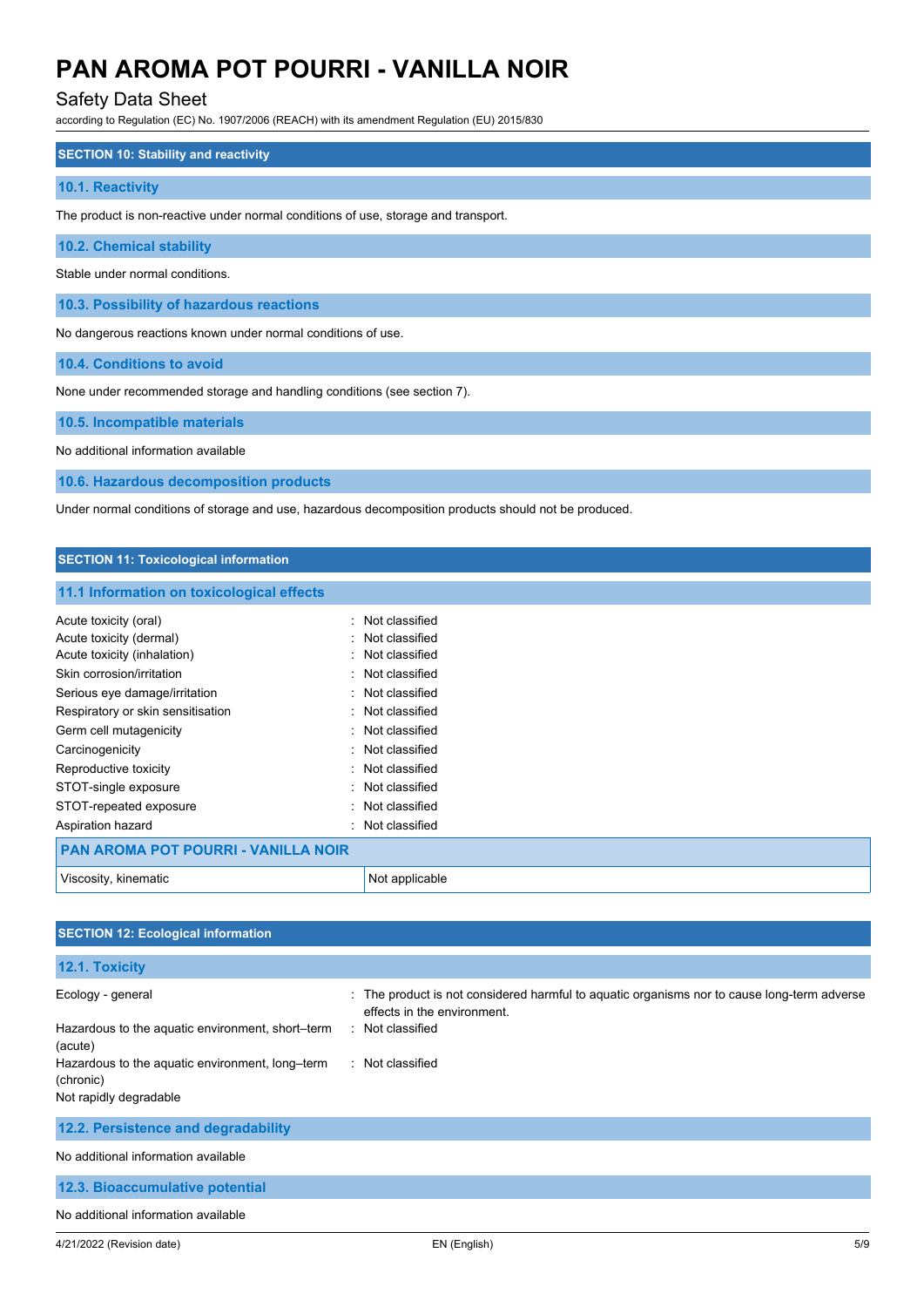## Safety Data Sheet

according to Regulation (EC) No. 1907/2006 (REACH) with its amendment Regulation (EU) 2015/830

| 12.4. Mobility in soil                   |
|------------------------------------------|
| No additional information available      |
| 12.5. Results of PBT and vPvB assessment |
| No additional information available      |
| 12.6. Other adverse effects              |
| No additional information available      |

## **SECTION 13: Disposal considerations**

### **13.1. Waste treatment methods**

Waste treatment methods : Dispose of contents/container in accordance with licensed collector's sorting instructions.

## **SECTION 14: Transport information**

| In accordance with ADR / IMDG / IATA / ADN / RID |                |                |                |                |
|--------------------------------------------------|----------------|----------------|----------------|----------------|
| <b>ADR</b>                                       | <b>IMDG</b>    | <b>IATA</b>    | <b>ADN</b>     | <b>RID</b>     |
| 14.1. UN number                                  |                |                |                |                |
| Not applicable                                   | Not applicable | Not applicable | Not applicable | Not applicable |
| 14.2. UN proper shipping name                    |                |                |                |                |
| Not applicable                                   | Not applicable | Not applicable | Not applicable | Not applicable |
| 14.3. Transport hazard class(es)                 |                |                |                |                |
| Not applicable                                   | Not applicable | Not applicable | Not applicable | Not applicable |
| 14.4. Packing group                              |                |                |                |                |
| Not applicable                                   | Not applicable | Not applicable | Not applicable | Not applicable |
| 14.5. Environmental hazards                      |                |                |                |                |
| Not applicable                                   | Not applicable | Not applicable | Not applicable | Not applicable |
| No supplementary information available           |                |                |                |                |

## **14.6. Special precautions for user**

**Overland transport**

Not applicable

**Transport by sea** Not applicable

**Air transport** Not applicable

#### **Inland waterway transport** Not applicable

#### **Rail transport**

Not applicable

**14.7. Transport in bulk according to Annex II of Marpol and the IBC Code**

## Not applicable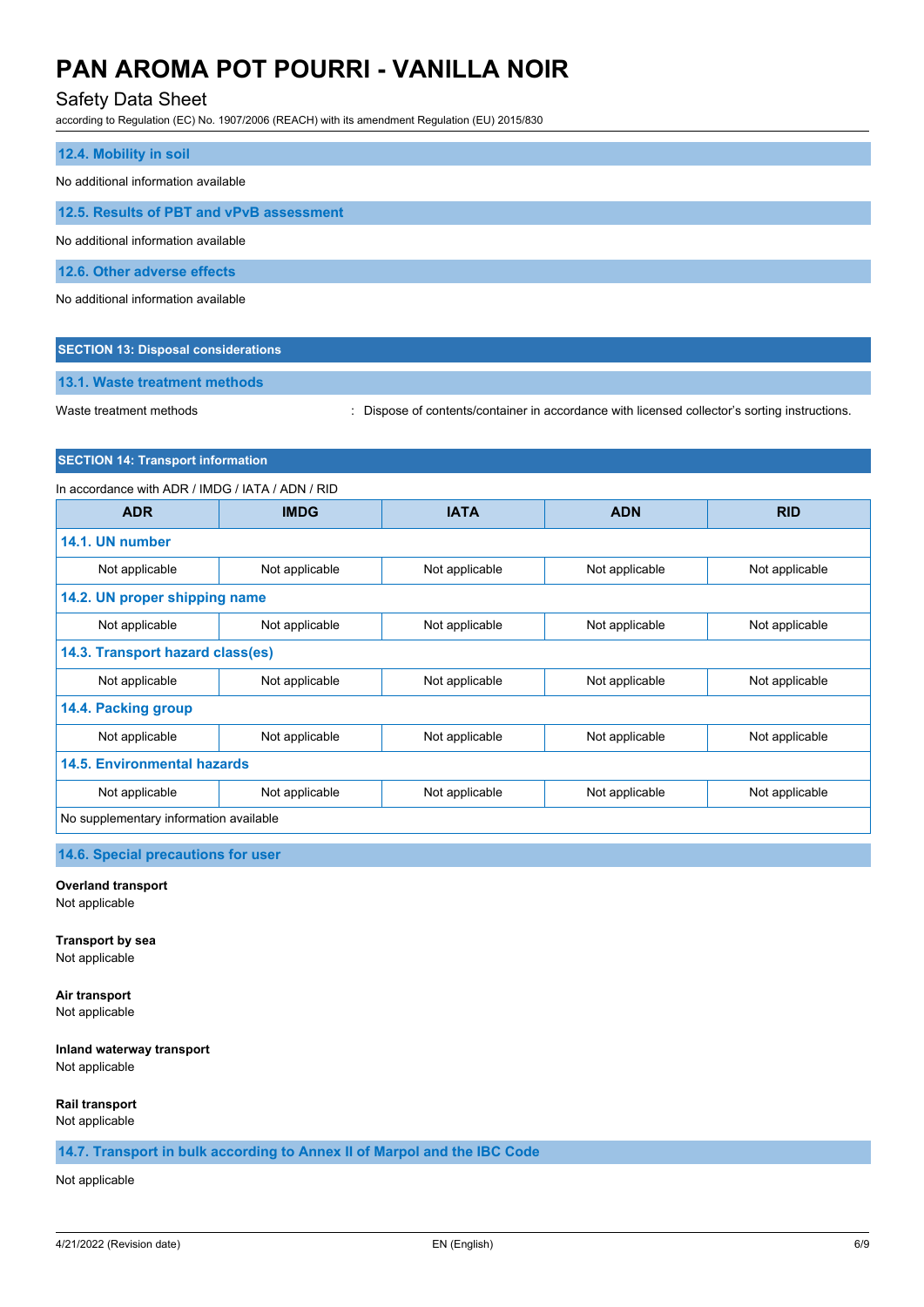## Safety Data Sheet

according to Regulation (EC) No. 1907/2006 (REACH) with its amendment Regulation (EU) 2015/830

## **SECTION 15: Regulatory information**

**15.1. Safety, health and environmental regulations/legislation specific for the substance or mixture**

#### **15.1.1. EU-Regulations**

Contains no REACH substances with Annex XVII restrictions

Contains no substance on the REACH candidate list

Contains no REACH Annex XIV substances

Contains no substance subject to Regulation (EU) No 649/2012 of the European Parliament and of the Council of 4 July 2012 concerning the export and import of hazardous chemicals.

Contains no substance subject to Regulation (EU) No 2019/1021 of the European Parliament and of the Council of 20 June 2019 on persistent organic pollutants

Contains no substance subject to REGULATION (EU) No 1005/2009 OF THE EUROPEAN PARLIAMENT AND OF THE COUNCIL of 16 September 2009 on substances that deplete the ozone layer.

Contains no substance subject to Regulation (EU) 2019/1148 of the European Parliament and of the Council of 20 June 2019 on the marketing and use of explosives precursors.

Contains substance subject to Regulation (EC) 273/2004 of the European Parliament and of the Council of 11 February 2004 on the manufacture and the placing on market of certain substances used in the illicit manufacture of narcotic drugs and psychotropic substances.

#### **15.1.2. National regulations**

#### **Germany**

| Employment restrictions                                 | Observe restrictions according Act on the Protection of Working Mothers (MuSchG)<br>Observe restrictions according Act on the Protection of Young People in Employment<br>(JArbSchG) |
|---------------------------------------------------------|--------------------------------------------------------------------------------------------------------------------------------------------------------------------------------------|
| Water hazard class (WGK)                                | WGK 1, Slightly hazardous to water (Classification according to AwSV, Annex 1)                                                                                                       |
| Hazardous Incident Ordinance (12. BImSchV)              | : Is not subject of the Hazardous Incident Ordinance (12. BImSchV)                                                                                                                   |
| List of sensitizing substances (TRGS 907)               | : Contains sensitizing substances according TRGS 907                                                                                                                                 |
| <b>Netherlands</b>                                      |                                                                                                                                                                                      |
| SZW-lijst van kankerverwekkende stoffen                 | : None of the components are listed                                                                                                                                                  |
| SZW-lijst van mutagene stoffen                          | : None of the components are listed                                                                                                                                                  |
| SZW-lijst van reprotoxische stoffen - Borstvoeding      | None of the components are listed                                                                                                                                                    |
| SZW-lijst van reprotoxische stoffen -<br>Vruchtbaarheid | : None of the components are listed                                                                                                                                                  |
| SZW-lijst van reprotoxische stoffen – Ontwikkeling      | : None of the components are listed                                                                                                                                                  |
| <b>Denmark</b>                                          |                                                                                                                                                                                      |
| Danish National Regulations                             | Pregnant/breastfeeding women working with the product must not be in direct contact with<br>the product                                                                              |
| <b>Switzerland</b>                                      |                                                                                                                                                                                      |
| Storage class (LK)                                      | : NG - Non-hazardous                                                                                                                                                                 |
| 15.2. Chemical safety assessment                        |                                                                                                                                                                                      |

No chemical safety assessment has been carried out

#### **SECTION 16: Other information**

| <b>Abbreviations and acronyms:</b> |                                                                                                 |  |
|------------------------------------|-------------------------------------------------------------------------------------------------|--|
| <b>ADN</b>                         | European Agreement concerning the International Carriage of Dangerous Goods by Inland Waterways |  |
| <b>ADR</b>                         | European Agreement concerning the International Carriage of Dangerous Goods by Road             |  |
| ATE                                | <b>Acute Toxicity Estimate</b>                                                                  |  |
| <b>BCF</b>                         | Bioconcentration factor                                                                         |  |
| <b>BLV</b>                         | <b>Biological limit value</b>                                                                   |  |
| <b>BOD</b>                         | Biochemical oxygen demand (BOD)                                                                 |  |
| <b>COD</b>                         | Chemical oxygen demand (COD)                                                                    |  |
| <b>DMEL</b>                        | Derived Minimal Effect level                                                                    |  |
| <b>DNEL</b>                        | Derived-No Effect Level                                                                         |  |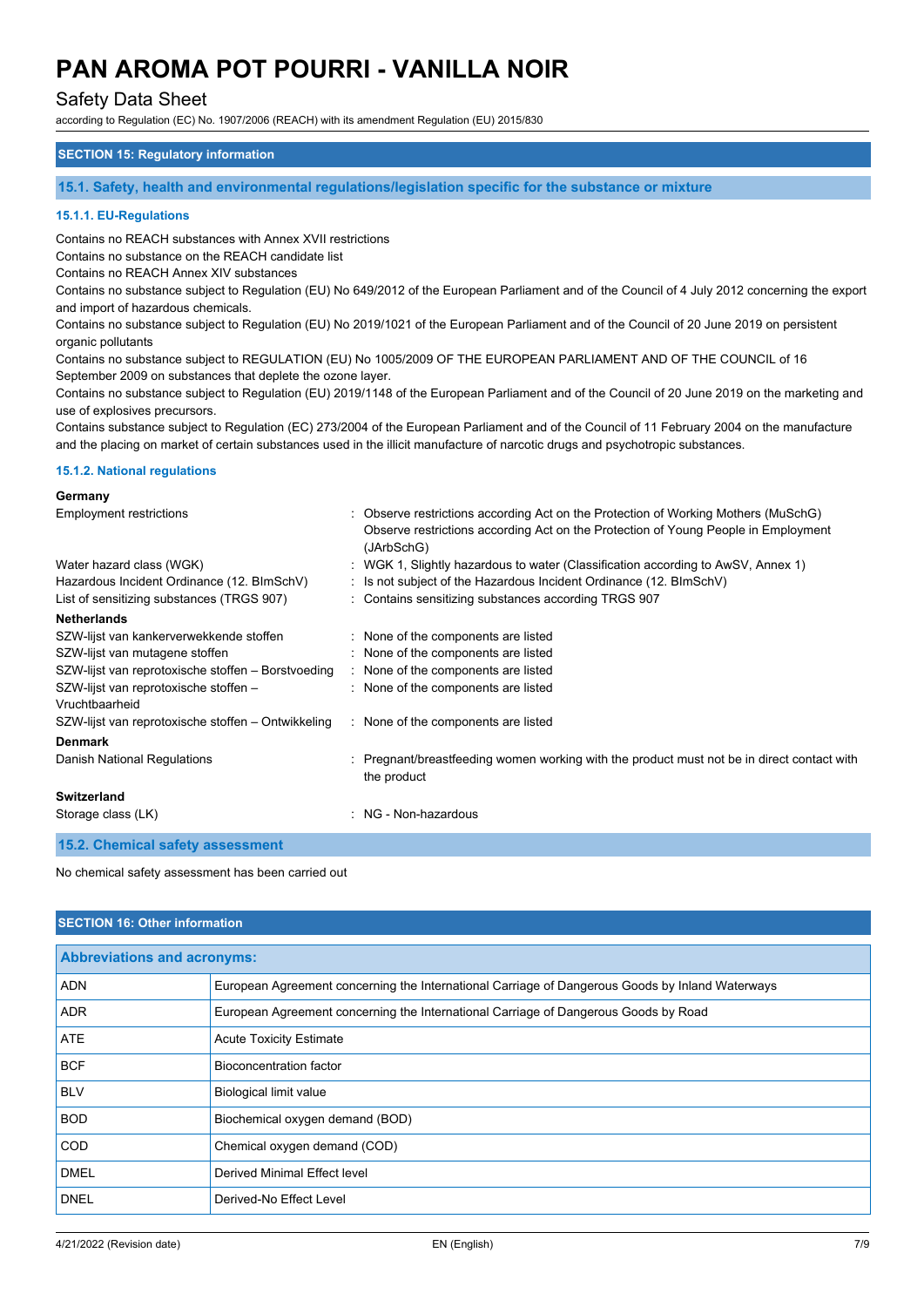## Safety Data Sheet

according to Regulation (EC) No. 1907/2006 (REACH) with its amendment Regulation (EU) 2015/830

| <b>Abbreviations and acronyms:</b> |                                                                              |  |  |
|------------------------------------|------------------------------------------------------------------------------|--|--|
| EC-No.                             | European Community number                                                    |  |  |
| <b>EC50</b>                        | Median effective concentration                                               |  |  |
| EN                                 | European Standard                                                            |  |  |
| <b>IARC</b>                        | International Agency for Research on Cancer                                  |  |  |
| <b>IATA</b>                        | International Air Transport Association                                      |  |  |
| <b>IMDG</b>                        | International Maritime Dangerous Goods                                       |  |  |
| LC50                               | Median lethal concentration                                                  |  |  |
| LD50                               | Median lethal dose                                                           |  |  |
| LOAEL                              | Lowest Observed Adverse Effect Level                                         |  |  |
| <b>NOAEC</b>                       | No-Observed Adverse Effect Concentration                                     |  |  |
| <b>NOAEL</b>                       | No-Observed Adverse Effect Level                                             |  |  |
| <b>NOEC</b>                        | No-Observed Effect Concentration                                             |  |  |
| OECD                               | Organisation for Economic Co-operation and Development                       |  |  |
| OEL                                | Occupational Exposure Limit                                                  |  |  |
| PBT                                | Persistent Bioaccumulative Toxic                                             |  |  |
| PNEC                               | Predicted No-Effect Concentration                                            |  |  |
| <b>RID</b>                         | Regulations concerning the International Carriage of Dangerous Goods by Rail |  |  |
| <b>SDS</b>                         | Safety Data Sheet                                                            |  |  |
| <b>STP</b>                         | Sewage treatment plant                                                       |  |  |
| ThOD                               | Theoretical oxygen demand (ThOD)                                             |  |  |
| <b>TLM</b>                         | <b>Median Tolerance Limit</b>                                                |  |  |
| <b>VOC</b>                         | Volatile Organic Compounds                                                   |  |  |
| CAS-No.                            | <b>Chemical Abstract Service number</b>                                      |  |  |
| <b>N.O.S.</b>                      | Not Otherwise Specified                                                      |  |  |
| vPvB                               | Very Persistent and Very Bioaccumulative                                     |  |  |
| ED                                 | Endocrine disrupting properties                                              |  |  |

| <b>Full text of H- and EUH-statements:</b> |                                                                                                                                                            |  |  |
|--------------------------------------------|------------------------------------------------------------------------------------------------------------------------------------------------------------|--|--|
| Aquatic Acute 1                            | Hazardous to the aguatic environment – Acute Hazard, Category 1                                                                                            |  |  |
| Aquatic Chronic 1                          | Hazardous to the aquatic environment – Chronic Hazard, Category 1                                                                                          |  |  |
| Aquatic Chronic 2                          | Hazardous to the aquatic environment – Chronic Hazard, Category 2                                                                                          |  |  |
| <b>EUH208</b>                              | Contains HEXYL CINNAMAL(101-86-0), TETRAMETHYL ACETYLOCTAHYDRONAPHTHALENES(54464-57-2),<br>benzyl salicylate (118-58-1). May produce an allergic reaction. |  |  |
| H315                                       | Causes skin irritation.                                                                                                                                    |  |  |
| H317                                       | May cause an allergic skin reaction.                                                                                                                       |  |  |
| H400                                       | Very toxic to aquatic life.                                                                                                                                |  |  |
| H410                                       | Very toxic to aquatic life with long lasting effects.                                                                                                      |  |  |
| H411                                       | Toxic to aquatic life with long lasting effects.                                                                                                           |  |  |
| Skin Irrit. 2                              | Skin corrosion/irritation, Category 2                                                                                                                      |  |  |